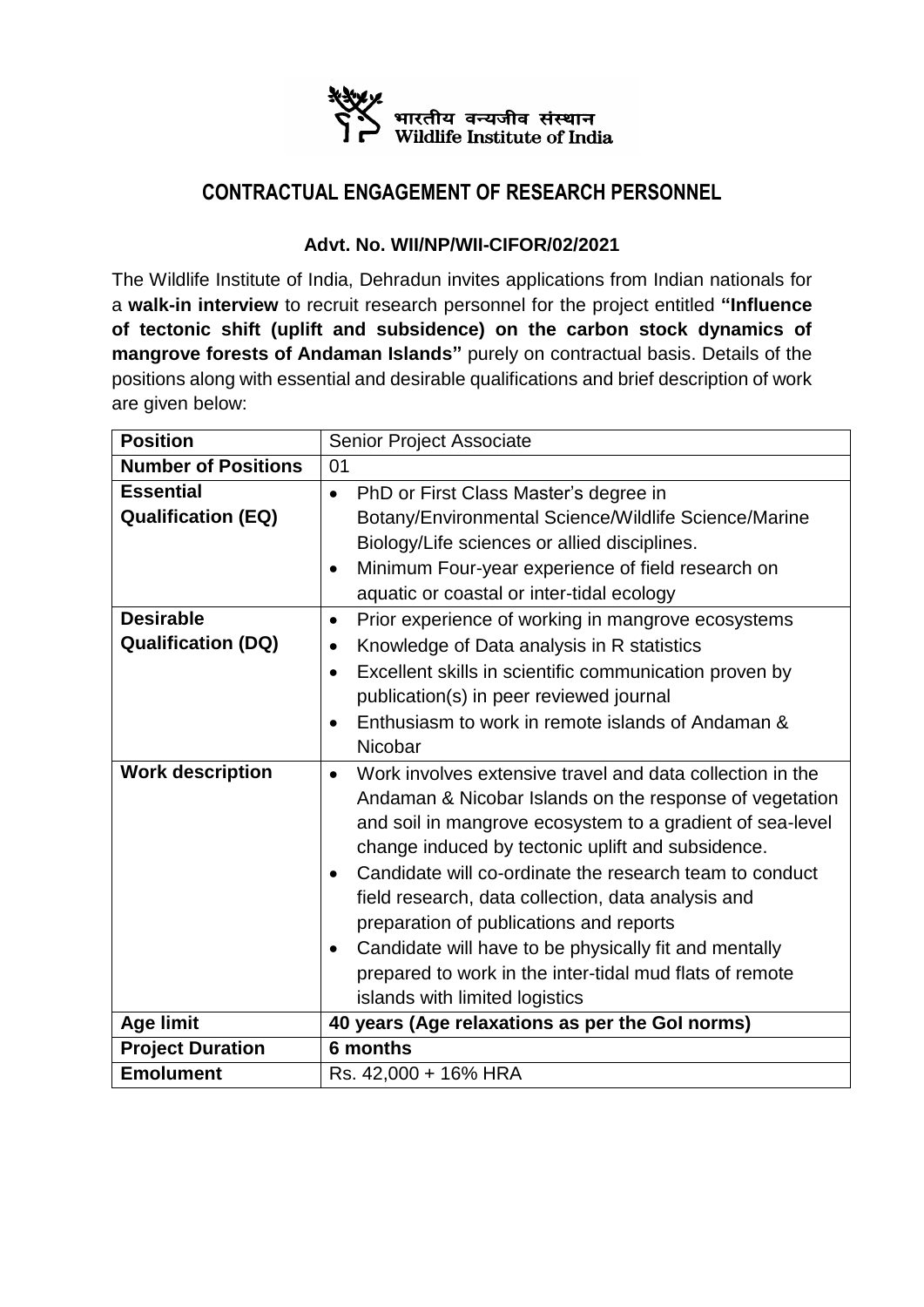| <b>Position</b>            | <b>Project Assistant</b>                                                  |
|----------------------------|---------------------------------------------------------------------------|
| <b>Number of Positions</b> | 01                                                                        |
| <b>Essential</b>           | First Class Bachelor's / Master's degree in<br>$\bullet$                  |
| <b>Qualification (EQ)</b>  | Botany/Environmental Science/Wildlife Science/Marine                      |
|                            | Biology/Life sciences or allied disciplines.                              |
| <b>Desirable</b>           | Prior experience of working in mangrove ecosystems<br>٠                   |
| <b>Qualification (DQ)</b>  | Knowledge of collection and processing of soil samples<br>$\bullet$       |
|                            | Skills in scientific communication proven by publication(s)               |
|                            | in peer reviewed journal                                                  |
|                            | Enthusiasm to work in remote islands of Andaman &<br>$\bullet$            |
|                            | Nicobar                                                                   |
| <b>Work description</b>    | Work involves extensive travel and data collection in the<br>$\bullet$    |
|                            | Andaman & Nicobar islands on mangrove vegetation                          |
|                            | Candidate will conduct field research, data collection, data<br>$\bullet$ |
|                            | analysis and preparation of scientific papers                             |
|                            | Candidate will have to be physically fit and mentally<br>$\bullet$        |
|                            | prepared to work in the inter-tidal mud flats of remote                   |
|                            | islands with limited logistics                                            |
| <b>Age limit</b>           | 50 years                                                                  |
| <b>Project Duration</b>    | 6 months                                                                  |
| <b>Emolument</b>           | Rs. 20,000 + 16% HRA                                                      |